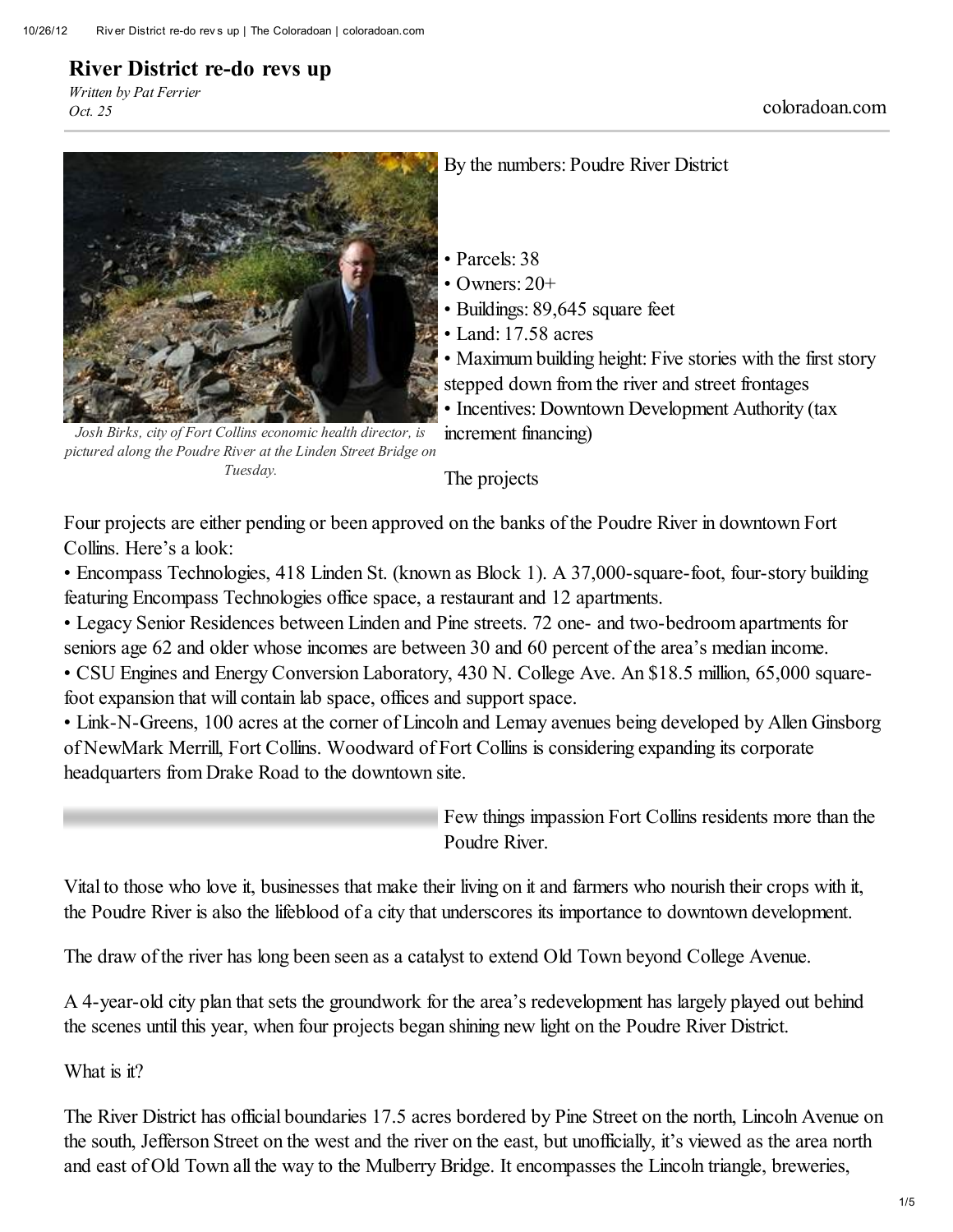historic Buckingham neighborhood and the original fort that became the foundation of the city.

Currently, the area is home to longstanding industrial businesses, several vacant buildings and largely unused parking lots. It's also home to trails, natural areas and breweries including Odell Brewing, Fort Collins Brewery and New Belgium Brewing Co.

There's no question many would like to see some things change.

"I'm one that has felt we haven't had sufficient development along that corridor," said longtime Fort Collins businessman Loren Maxey. "It's just drab. ... There are sections along there that are just not scenic, not pleasant or enjoyable."

While Fort Collins Economic Health Director Josh Birks agrees change is needed, people have different ideas for what should happen. "We have to have a community conversation so we make sure we are heading in the direction that a large number of folks see as beneficial," he said.

The vision, as laid out in the River District Plan, is a place that combines the river, industry, art and history to create a hip and varied new community.

"It's a real opportunity to extend the feeling we have downtown both to the north toward the (Colorado State University) engines lab and east toward Walmart, not in the sense of replicating downtown but creating that energy," said Wynne Odell, co-founder of Odell Brewing Co. and member of the Downtown Development Authority board of directors helping promote and develop the river district.

The vision "is all in our imaginations at this point as we try to envision what it will look like," she said. "There's been no energy behind (the area) for a long time."

Though less than a mile from Old Town, the breweries are separated in reality and perception by Jefferson Street — Colorado Highway  $14$  — a psychological barrier of sorts that keeps many pedestrians from traversing the busy road. "It's not far away, but it's an obvious barrier," Odellsaid.

Birks said locals and visitors create "mental maps" of all there is to do when they come downtown. "There's a density of activity," he said. "There's a lower density of activity and focal points that make people less willing" to travel across Jefferson Street.

The challenge is to make it a "no-brainer" for people to cross the river, Odell said.

Incorporating the past

Bruce Hendee, chief sustainability officer for the city, worked on the original river district plan through his former company, BHA Design. He sees an opportunity to instill the "cool factor" in the district — a chance to celebrate and incorporate the city's history into redevelopment.

The core of the district near Linden and Willow Streets was instrumental in the settlement of the city. Its military post was established in 1864.

Throughout the years the property had been used for housing, flour milling, retail, farming and ranching, lodging, animal feed production and the city dump, according to the city. One topographical change included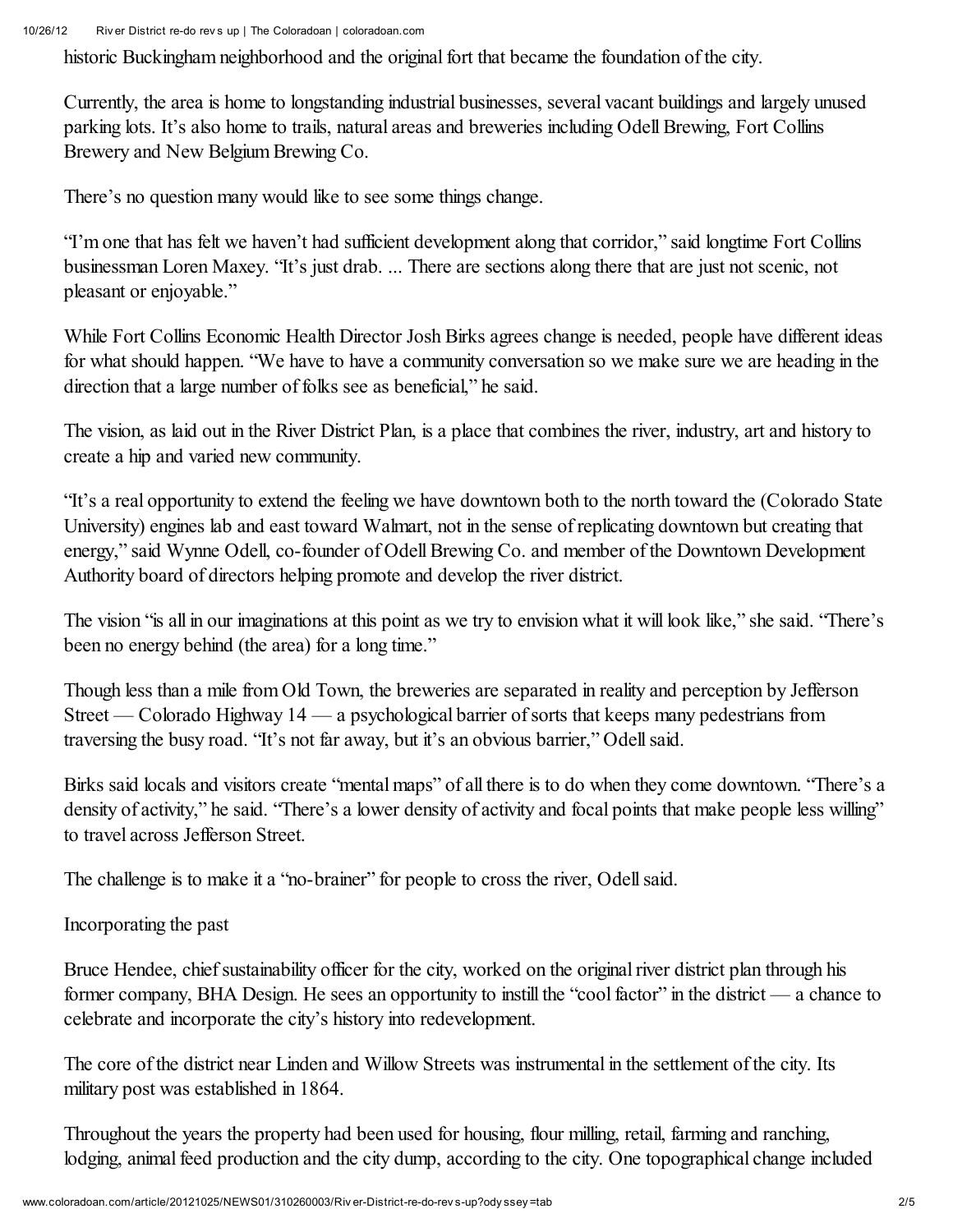10/26/12 Riv er District re-do rev s up | The Coloradoan | coloradoan.com

the channelization of the river between Linden Street and Licoln Avenue. That relocated the river from the site now known as Oxbow to the south, according to the river district plan.

As redevelopment occurs, the plan includes a metaphoric water feature running along Willow Street that can be used for urban interpretation and historic interpretation, although it would have a thin ribbon of water, Hendee said. "It could be a very, very neat place."

With construction under way on the engines lab expansion, Bas Bleu theatre getting ready for redevelopment, The Museum of Discovery opening next month and other projects, "the whole area is beginning to take shape," said Hendee, acknowledging that fully realizing the river district vision "will take as long as it takes for property owners to get engaged and want to do something."

Those behind the plan can imagine Old Town as a kind of mall with Old Town Square serving as an anchor on one end and New Belgium on Linden Street as the other, with interesting things in between and the midpoint a water feature funded by Art in Public Places.

Catalyst for change

Despite their desire, the city and DDA can only do so much to reinvigorate the district. Birks said the city can help shape change through strategic investments in infrastructure, and by partnering with private developers on key "catalyst" projects. Three projects are on the books; one is pending.

Last month, the DDA approved directing \$564,799 in tax increment financing for software development company Encompass Technologies to create an office building with a restaurant and apartments at 418 Linden St. The money will go toward facade features, improvements to the public right of way and stabilization of the nearby river bank.

The board also approved \$64,570 for street enhancements along Linden Street in front of the building.

"Sometimes you need to step further into the public/private partnership to demonstrate the infrastructure is there and there's a reason (for the private sector) to invest," Birks said. The city did it with the North College Marketplace to spur redevelopment in North Fort Collins, and with Capstone Development, which is building a student housing project at Prospect and College.

And, it will do it with the 100-acre Link-N-Greens site if Woodward chooses to expand its corporate headquarters there.

The city and DDA are hanging their hats on the Woodward deal, a project that could set the course for the rest of the district and parts of Old Town. Redevelopment of Link-N-Greens, sandwiched between Lincoln Avenue and Mulberry Street, is considered a key redevelopment site.

Woodward won't make a decision on expansion until next year, but CEO Tom Gendron said in an earlier interview that the site could be the stimulus that drives redevelopment in the river district and on Mulberry. "Obviously, we would be on the corner and that would be a start."

Should Woodward move to Link-N-Greens, it would bring with it an increased need for hotel space. Like a set of dominoes with one piece dependent on the other, the DDA has delayed a decision on a downtown hotel until it knows whether Woodward would be its neighbor.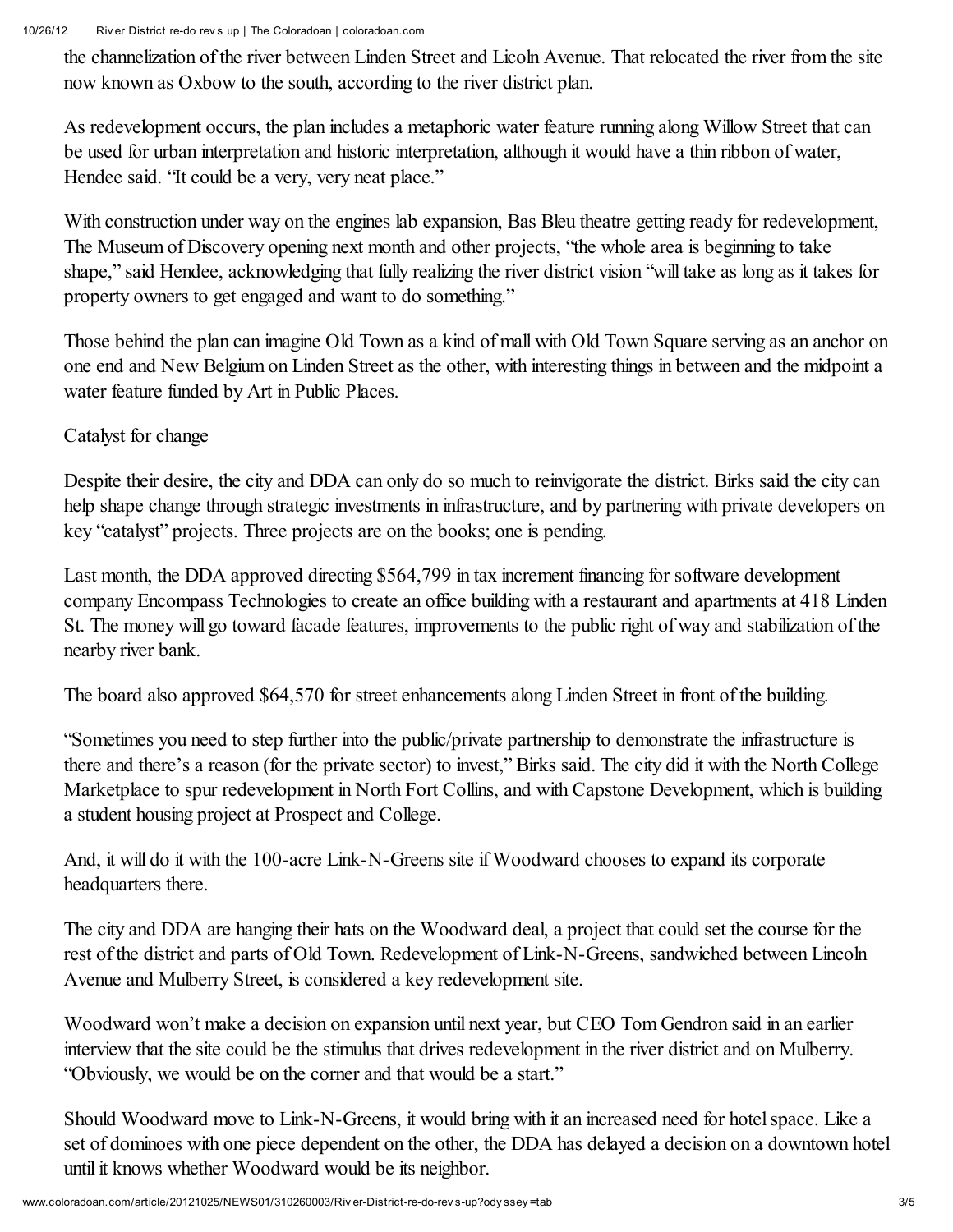10/26/12 Riv er District re-do rev s up | The Coloradoan | coloradoan.com

"If we are at that site I would love to see a very nice hotel and convention center," Gendron said. "It would be good for Woodward, Old Town and the community."

What now?

Not everyone believes development along the river is the best course of action.

Citing other cities that have developed right up to riverbanks, Gary Wockner of Save the Poudre, said the opportunity in Fort Collins is different. "That is to have somewhat of a healthy, functioning river corridor flowing through the community," he said. "The general goal is to keep development at some reasonable distance away from the river bank."

Save the Poudre would like to see development set back at least 200 feet from the Poudre's banks. It opposes planned senior housing and Encompass projects in the district.

"Neither of those projects at this time, are in our opinion, enhancing the river corridor. Rather they are exploiting and degrading the river." Wockner is "cautiously optimistic" the Woodward project "is going to protect the river and perhaps even enhance its natural ecosystem."

Fort Collins' Natural Areas department is currently studying the river along with scientists from CSU, the U.S. Forest Service and Nature Conservancy to understand the river's behavior under different circumstances. "It will ultimately be a tool to help the public understand how the river functions and to have discussions about what we want and how we can get there for the river health," said Jennifer Shanahan, a city environmental planner.

"We have a lot of city documents that show we want a sustainable river and a healthy river ... this will help us lay out a road map to get there," she said.

Betty Aragon, unofficial spokeswoman for the historic Buckingham neighborhood, said her only concerns about river district plans are for how they impact the neighborhood, including traffic. "Otherwise, I think actually improving the area around the river would be a good thing. Now the river is not so great to look at."

Aragon opposed Pat Stryker's now defunct plan to build a music amphitheater on the Oxbow property next to New Belgium several years ago because of the noise and traffic it would bring. But revitalizing the river district, even if it brings some more traffic, would also "bring more options for folks who live closer to the neighborhood." But she doesn't want to see bars come in. "I'm for restaurants, not bars."

Fort Collins Brewery owner Tom Peters envisions some development along the river to help draw people from Old Town. "We got here in '93 and saw the river and said, 'It's great, it's natural, but no one from town knows it's there. It would be nice to see limited development where people could take an afternoon, go down by the river in a relaxing sort of atmosphere."

Developing the river district is not about "getting up as many buildings as we can and accessing the Poudre," Odell said. "That doesn't fit into the vision." But seeing a plan like Woodward's, that protects the river, "would bring downtown in this direction."

Once the city knows what the Natural Areas study shows and what the community wants, it could possibly find grant money to help make it happen, Birks said.